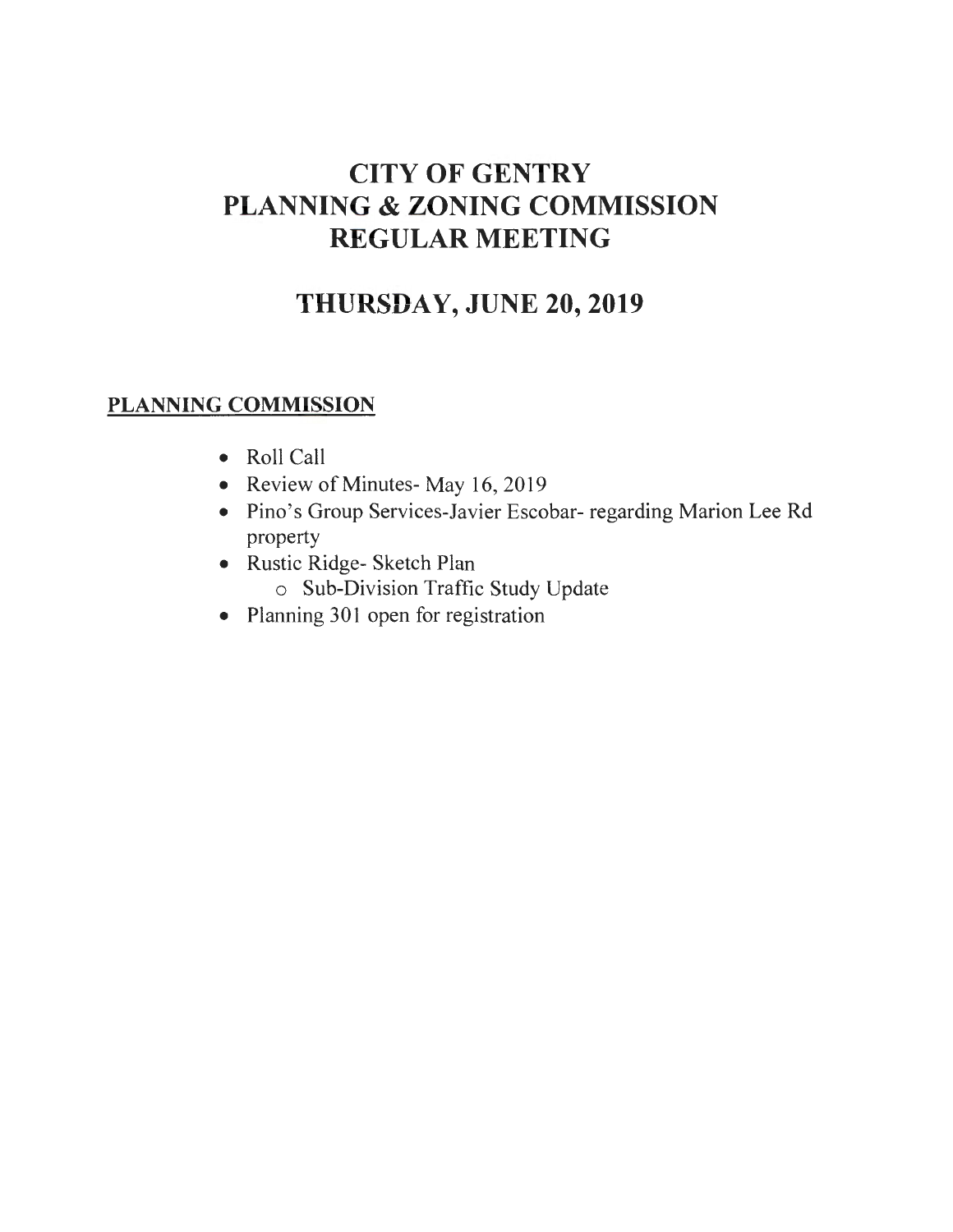### **CITY OF GENTRY PLANNING & ZONING COMMISSION**

#### **THURSDAY, MAY 16, 2019**

The Planning and Zoning Commission of the City of Gentry, Arkansas met on May 16, 2019 at 7:00 p.m. for a regular meeting at the Gentry Court Chambers. Chairman Mike Parks called the meeting to order.

#### **MEMBERS PRESENT**

#### **MEMBERS ABSENT**

Danny Feemster

Mike Parks Jim Kooistra Wanda Meyer Tammy Runyan Jay Williams Paul Church

**Others in Attendance:** City Clerk Jenny Trout, City Attorney Joel Kurtz, Mark Smithson, Janie Parks, Natalie Tibbs with Children's Advocacy Center, Mayor Kevin Johnston, Randy Moll and others.

#### **PUBLIC HEARING**

#### **Crowder Sub-division: Petition for Rezoning**

Discussions about rezoning requests by Grand Estates, LLC to change zoning from A-1 (agriculture) to R-2 medium density residential were had. Questions concerning rezoning within or without Gentry's City limits were raised. It was stated that a portion of the property being considered was outside of Gentry's City limits and was therefore not eligible for approval by the Planning and Zoning Commission. The land must first be approved for annexation by the county then brought to the Planning and Zoning Commission as the P&Z Commission cannot recommend on land not yet within the City's limits. This concluded the public hearing portion of the meeting.

### **PLANNING COMMISSION**

**Roll Call:** Meyer-yes Runyan-yes Kooistra- yes Williams-yes Church-yes

#### **Minutes of the April 18, 2019 Regular Meeting:**

**Motion:** Meyer- To approve the minutes as presented **Second:** Williams **Roll Call:** Church-yes Kooistra-yes Williams-yes Meyer-yes Runyan-yes **Motion Passed.** 

#### Page **1 of 3 May 16, 2019 Planning Commission Meeting**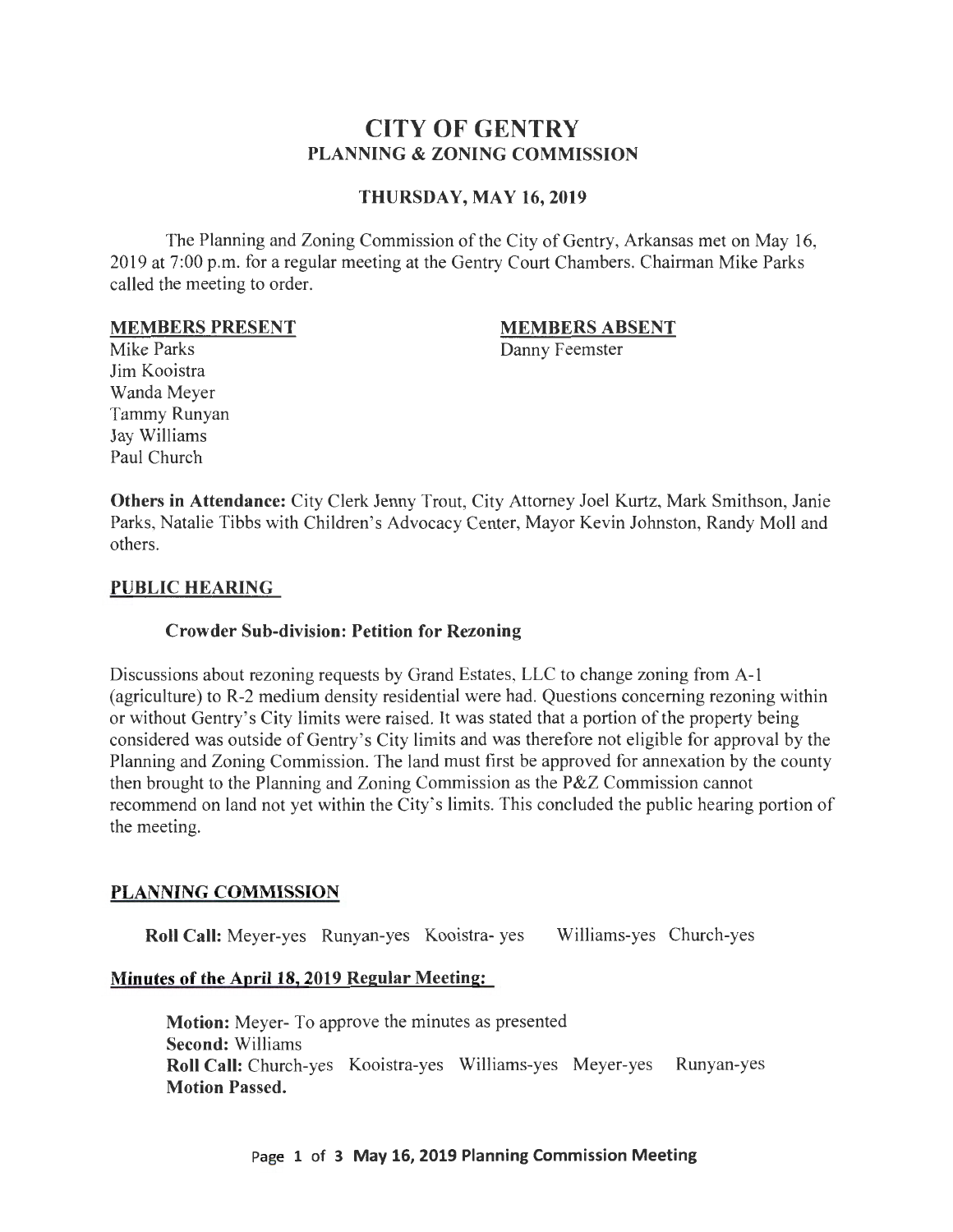#### **1) Crowder Sub-Division with Ferdi Fourie**

Mr. Fourie presented the Sketch Plan with checklist in connection to the request for rezoning and update of annexation. Special attention was given to the general location of all proposed street within the subdivision as well as discussions on location and size of existing utilities.

**Motion:** Williams-to accept the Sketch Plan with changes **Second:** Kooistra

#### **Roll Call:**

Church- yes Kooistra- yes Williams- yes Meyer- yes Runyan- yes **Motion passed.** 

#### **2) Rustic Ridge Sub-Division- Mark Smithson with Patrick Voy, Engineer**

Patrick Voy presented the Sketch Plan with checklist. After much discussion on concerns for entry and exit of the proposed property, the remaining items on the checklist were reviewed and checked off. It was then suggested to the developer that further review of the plans regarding street entry/exit was necessary then to be presented before the P&Z Commission at a later date for consideration.

#### **3) Children Advocacy Center of Benton Co. -Natalie Tibbs, Executive Director**

Natalie Tibbs, Executive Director of the Children's Advocacy Center of Benton County presented with reasons and need for a new Center in Gentry. Those reasons included the location, as there is currently no other facility in the area besides the base location in Little Flock. Unfortunately, there is a great need for this Center in more than one location and Gentry would make an ideal area. The purpose for the request is that Gentry's current ordinance does not include this type of facility in its list of emergency faculties.

**Motion:** Runyan- **to support the building officially, and that it be determined that the proposed facility is considered an emergency facility for purposes of serving children and families in need of those services Second:** Meyer **Roll Call:**  Church- yes Kooistra- yes Williams- yes Meyer- yes Runyan- yes

With no further business, Chairman Mike Parks entertained a motion to adjourn.

**Motion:** Williams- to adjourn this meeting **Second:** Kooistra **All in Favor-** yes **NONE Opposed: Motion passed.**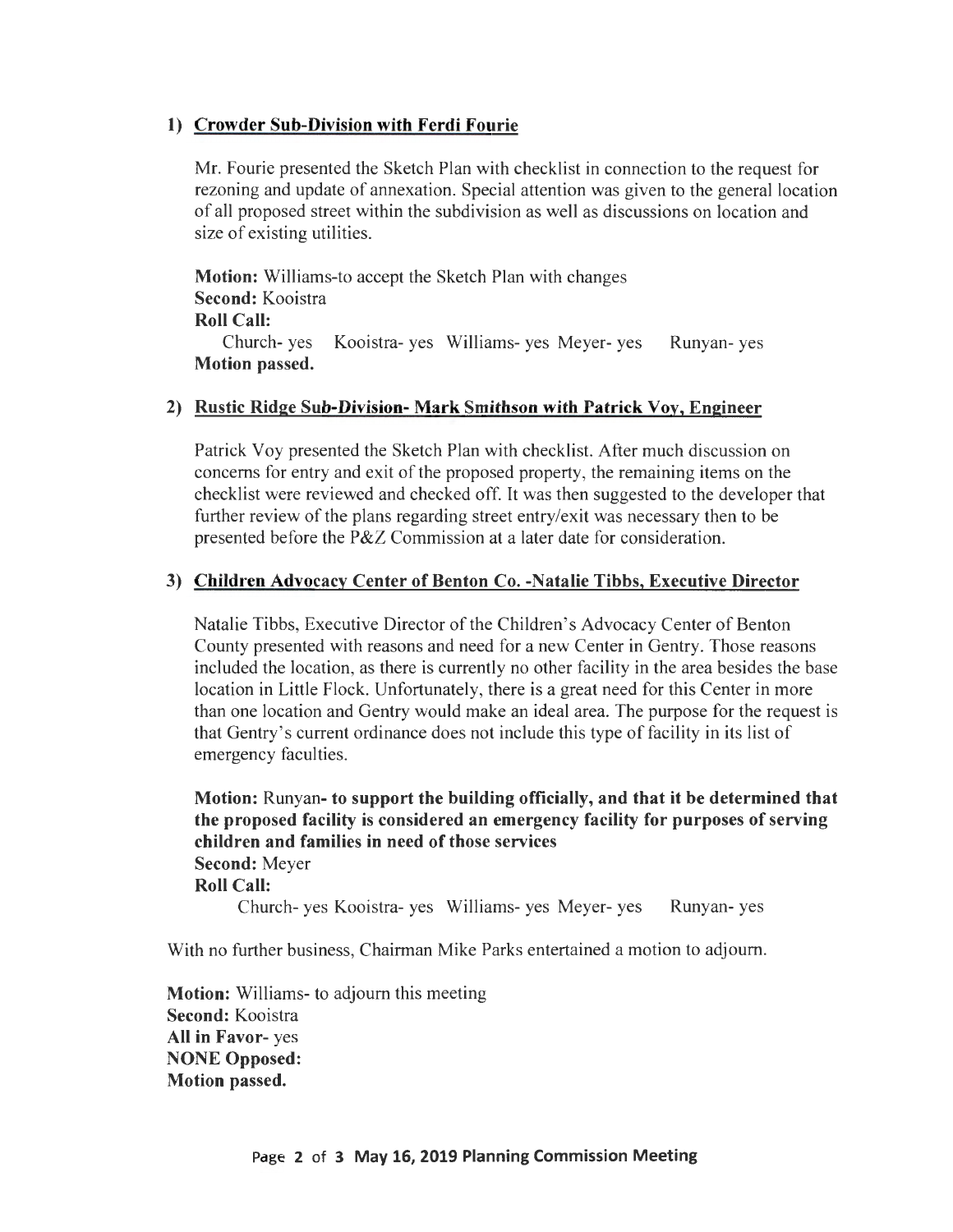Jenny Trout: Planning Commission Secretary/City Clerk

Mike Parks, Planning Committee Chairman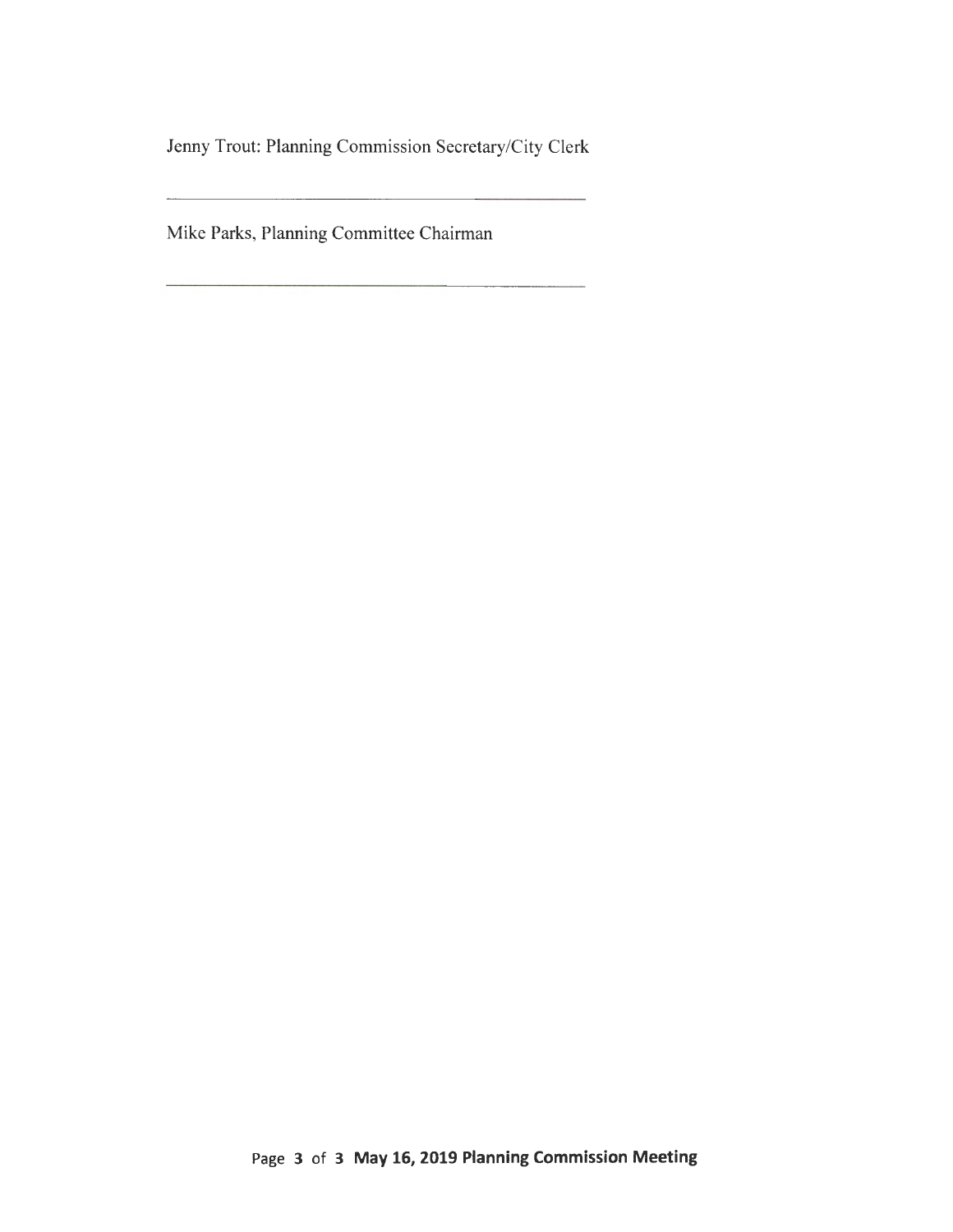÷

## **STASIV, OREST & NADIYA MARION LEE RD GENTRY,AR**

| <b>Basic</b><br><b>Sales</b><br>Land | View Map 9<br>Valuation<br>Improvements                                       |
|--------------------------------------|-------------------------------------------------------------------------------|
| <b>Basic Info</b>                    |                                                                               |
| Parcel Number:                       | 10-00148-550                                                                  |
| <b>County Name:</b>                  | <b>Benton County</b>                                                          |
| <b>Property Address:</b>             | STASIV, OREST & NADIYA<br><b>MARION LEE RD</b><br><b>GENTRY, AR</b>           |
| <b>Mailing Address:</b>              | STASIV, OREST & NADIYA<br><b>403 WILSON DR</b><br><b>GENTRY AR 72734-8662</b> |
| Billing Address <sup>O</sup> :       | <b>STASIV OREST</b><br><b>403 WILSON DR</b><br>GENTRY, AR 72734-8662          |
| <b>Total Acres:</b>                  | 0.94                                                                          |
| <b>Timber Acres:</b>                 | 0.00                                                                          |
| Sec-Twp-Rng:                         | 16-18-33                                                                      |
| Lot/Block:                           | $\prime$                                                                      |
| Subdivision:                         | 16-18-33-GENTRY                                                               |
| <b>Legal Description:</b>            | ALL NW NE LYING E OF CO RD & E OF RR ROW                                      |
| <b>School District:</b>              | C19 Gentry City                                                               |
| <b>Homestead Parcel?:</b>            | No                                                                            |
| <b>Tax Status:</b>                   | Taxable                                                                       |
| Over 65?:                            | No                                                                            |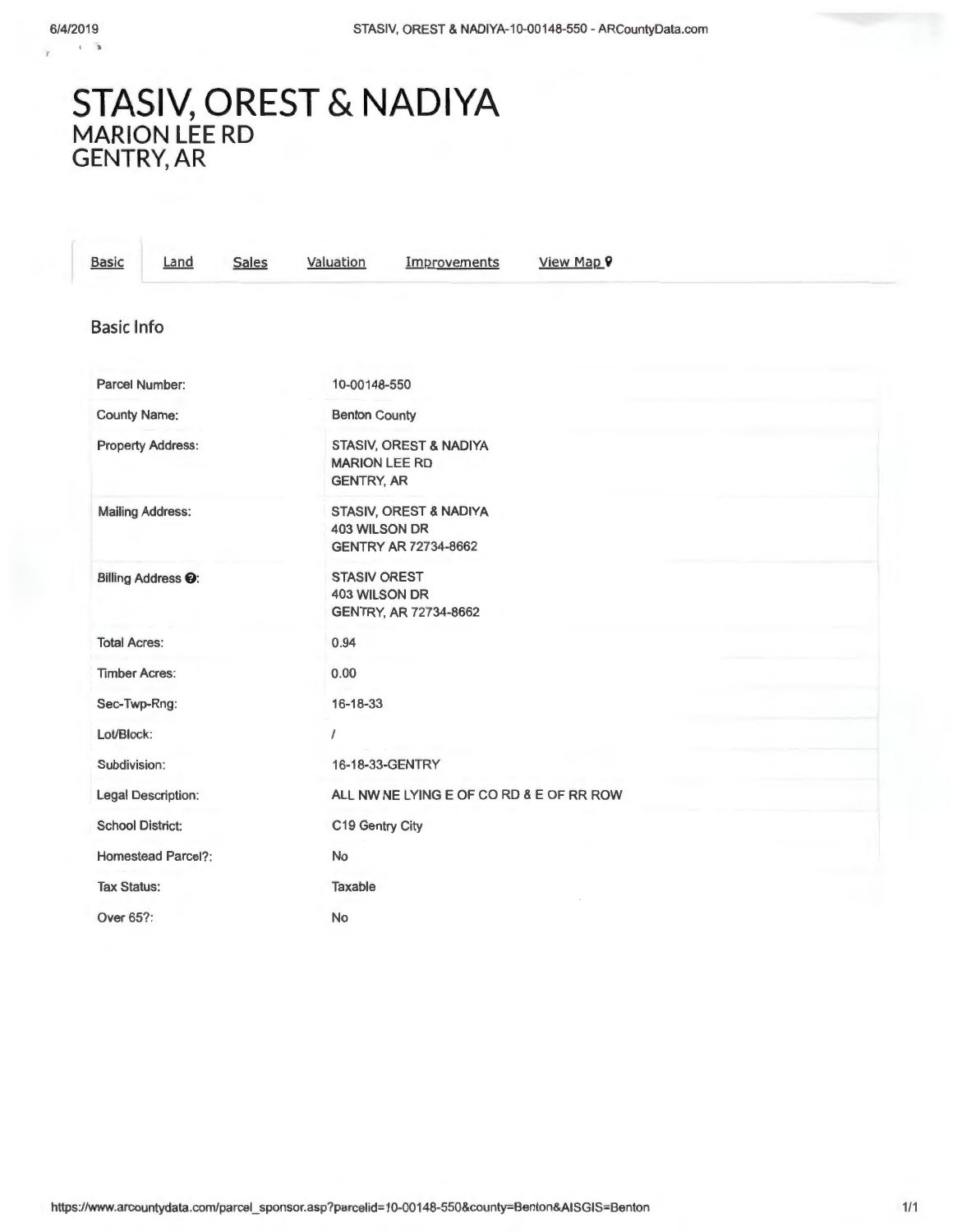https://www.iworq.net/iworq/Map/devmap.php?sid=OGMHNCROQKAQBMLBPEQORAFNEB600bBd=6000iid=0 - Google Chrome

https://www.iworq.net/iworq/Map/devmap.php?sid=OGMHNCROQKAQBMLBPEQORAFNEB600&fid=6008sid=0



#### **国家文团市西银身** ÷

 $\wedge$  **6**  $\frac{3!0 \text{ PM}}{6/14/2019}$ 

 $- 0 \times \overline{\wedge}$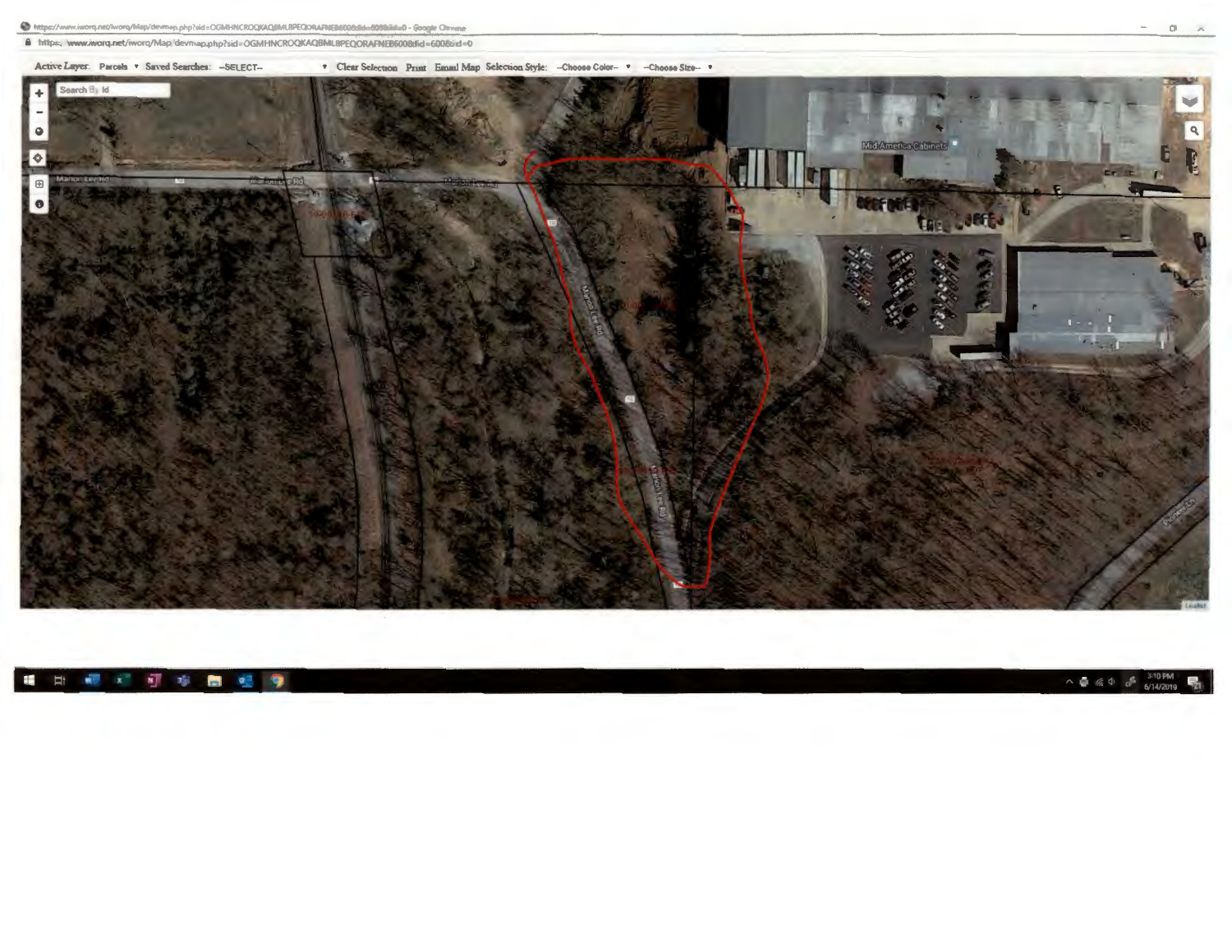

PETERS & ASSOCIATES ENGINEERS, INC.

June 7, 2019

Mr. Patrick Foy, P.E. Morrison-Shipley Engineers, Inc. 2407 SE Cottonwood Street Bentonville, AR 72712

PI985 Rustic Ridge - Hwy 59 Gentry, Arkansas

Mr. Foy:

As requested, we have examined the proposed Rustic Ridge- Highway 59 intersection location site per the subdivision plan for Rustic Ridge dated May 10, 2019 you provided.

A Policy on Geometric Design of Highways and Streets, 6th Edition, 2011, AASHTO, as well as ITE's "Guidelines to Driveway Design," indicates for a 45 MPH design speed (the Hwy 59 existing speed limit is posted at 45 MPH) that the intersection sight distance should be 619 feet to the right and 387 feet to the left from a stop location 14.5 feet from the edge of the nearest travel lane on Hwy 59 at the proposed street intersection. The results of the calculation are attached.

The proposed intersection was examined using Google Earth aerial photography as well as Hwy 59 plan and profile drawings secured from ARDOT (Job 090154, 2006; Sheets 87-88). Upon examination of the available sight distance at the proposed subdivision street location, it has been determined that the available intersection sight distance is in excess of the needed distance in either direction on Hwy 59. This indicates adequacy of the intersection sight distance for the Rustic Ridge intersection as proposed.

Please call if you have questions or wish to discuss.

Sincerely, **PETERS & ASSOCIATES ENGINEERS, INC.** 

Ernest J. Peters, P.E. President



*5501* **RANCH DRIVE- SUITE 209 LfiTLE ROCK, ARKANSAS 72223 (501) 868-3999**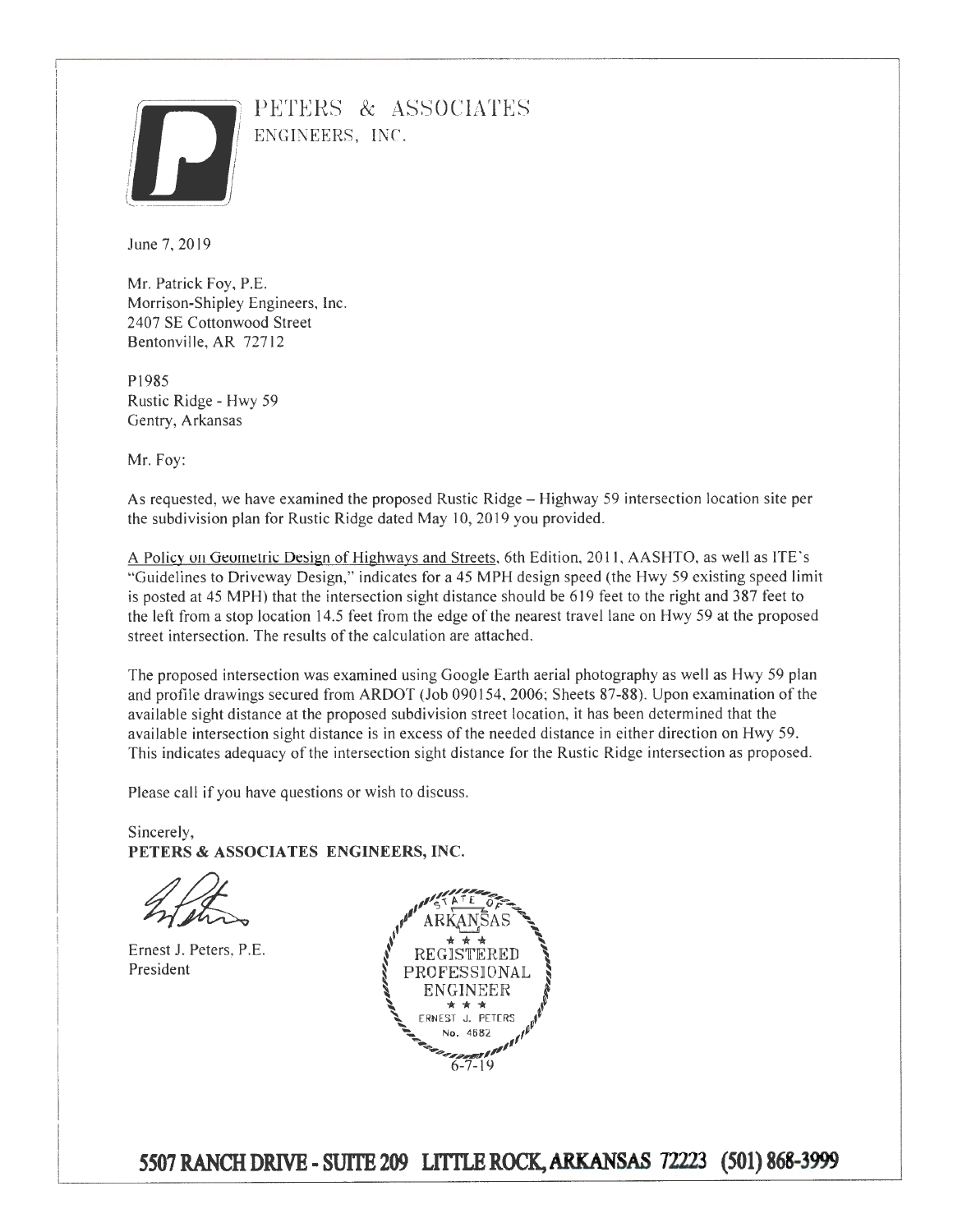Mr. Patrick Foy, P.E.<br>June 7, 2019 Page 2

| <b>Intersection Sight Distance</b><br><b>Total Number of Travel Lanes</b><br>5<br>Number of Near Travel Lanes Crossed (Left Turn)*<br>$\overline{2}$<br>Number of Travel Lanes Crossed (Right Turn)"<br>$\mathbf{1}$<br>Median +/or Turning Lane Width<br>$08 - 12$<br><b>Posted Speed Limit</b><br>45<br><b>Design Speed</b><br>45                                                |                |
|------------------------------------------------------------------------------------------------------------------------------------------------------------------------------------------------------------------------------------------------------------------------------------------------------------------------------------------------------------------------------------|----------------|
|                                                                                                                                                                                                                                                                                                                                                                                    |                |
|                                                                                                                                                                                                                                                                                                                                                                                    |                |
|                                                                                                                                                                                                                                                                                                                                                                                    |                |
|                                                                                                                                                                                                                                                                                                                                                                                    |                |
|                                                                                                                                                                                                                                                                                                                                                                                    |                |
|                                                                                                                                                                                                                                                                                                                                                                                    |                |
|                                                                                                                                                                                                                                                                                                                                                                                    |                |
| Highway Grade (Moving Left to Right)<br>$6\%$                                                                                                                                                                                                                                                                                                                                      |                |
| Minor Road Approach Grade<br>$-6\%$                                                                                                                                                                                                                                                                                                                                                |                |
| Left Turn from Minor Road (Case B1)<br><b>Sight Distance Diagram</b>                                                                                                                                                                                                                                                                                                               |                |
|                                                                                                                                                                                                                                                                                                                                                                                    |                |
|                                                                                                                                                                                                                                                                                                                                                                                    |                |
| <b>562 275</b><br>387<br>619                                                                                                                                                                                                                                                                                                                                                       |                |
| 0.50<br><b>HIGHWAY</b>                                                                                                                                                                                                                                                                                                                                                             |                |
| Travel Lane                                                                                                                                                                                                                                                                                                                                                                        |                |
| Near TravelLane<br>11                                                                                                                                                                                                                                                                                                                                                              |                |
| 8.5                                                                                                                                                                                                                                                                                                                                                                                |                |
| 619<br>÷                                                                                                                                                                                                                                                                                                                                                                           |                |
| See Hote 2                                                                                                                                                                                                                                                                                                                                                                         |                |
| Minor<br>Road                                                                                                                                                                                                                                                                                                                                                                      | Decirion Point |
| 1. Calculated distances are projected out from the decision point, measured along                                                                                                                                                                                                                                                                                                  |                |
| 423.98<br>the centerline and follow the ourvature of the travel lane.                                                                                                                                                                                                                                                                                                              |                |
| 0.00<br>2. The Decision Point is measured from the edge of the near travel lane as follows:                                                                                                                                                                                                                                                                                        |                |
| Minor intersection - 14.5'                                                                                                                                                                                                                                                                                                                                                         |                |
| From Chart<br>ISD = 1.47 и Vmajor и Tg<br>Multi Lane Adjustment for Tg<br>Minor Road Approach Adjustment<br><b>Adjustment Factor</b><br>Time Gap<br>ISD With Adjustments<br><b>Right Turn from Minor Road (Case B2)</b><br>From Chart<br>ISD = 1.47 x Vmajor x Tg<br>Multi Lane Adjustment for Tg<br>Minor Road Approach Adjustment<br>Adjustment Factor<br>0.90<br>Time Gap<br>65 |                |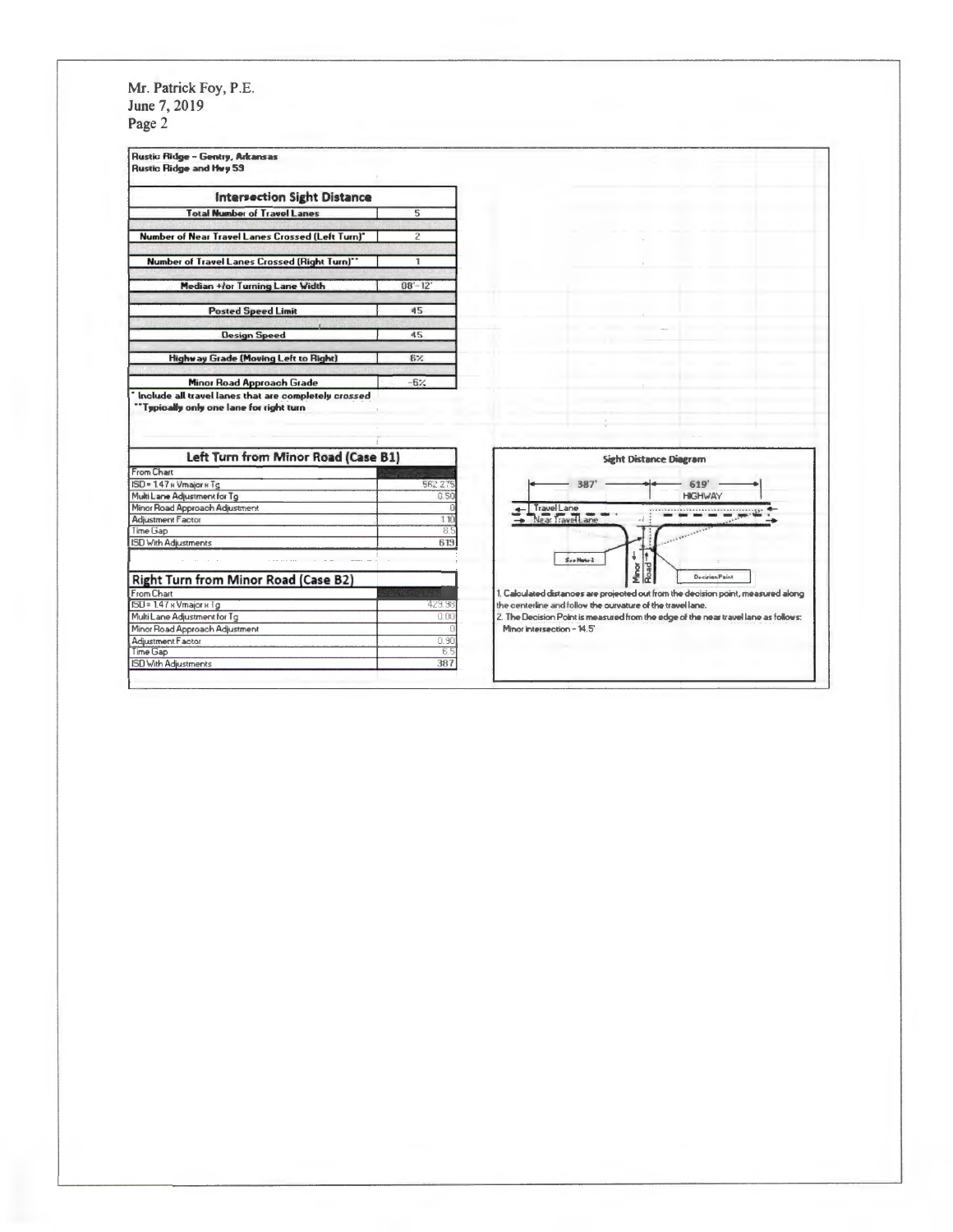Mr. Patrick Fay, P.E. June 7, 2019 Page 3



Needed Intersection sight distance for 45 **MPH** posted speed limit: 387 feet to left; 619 feet to right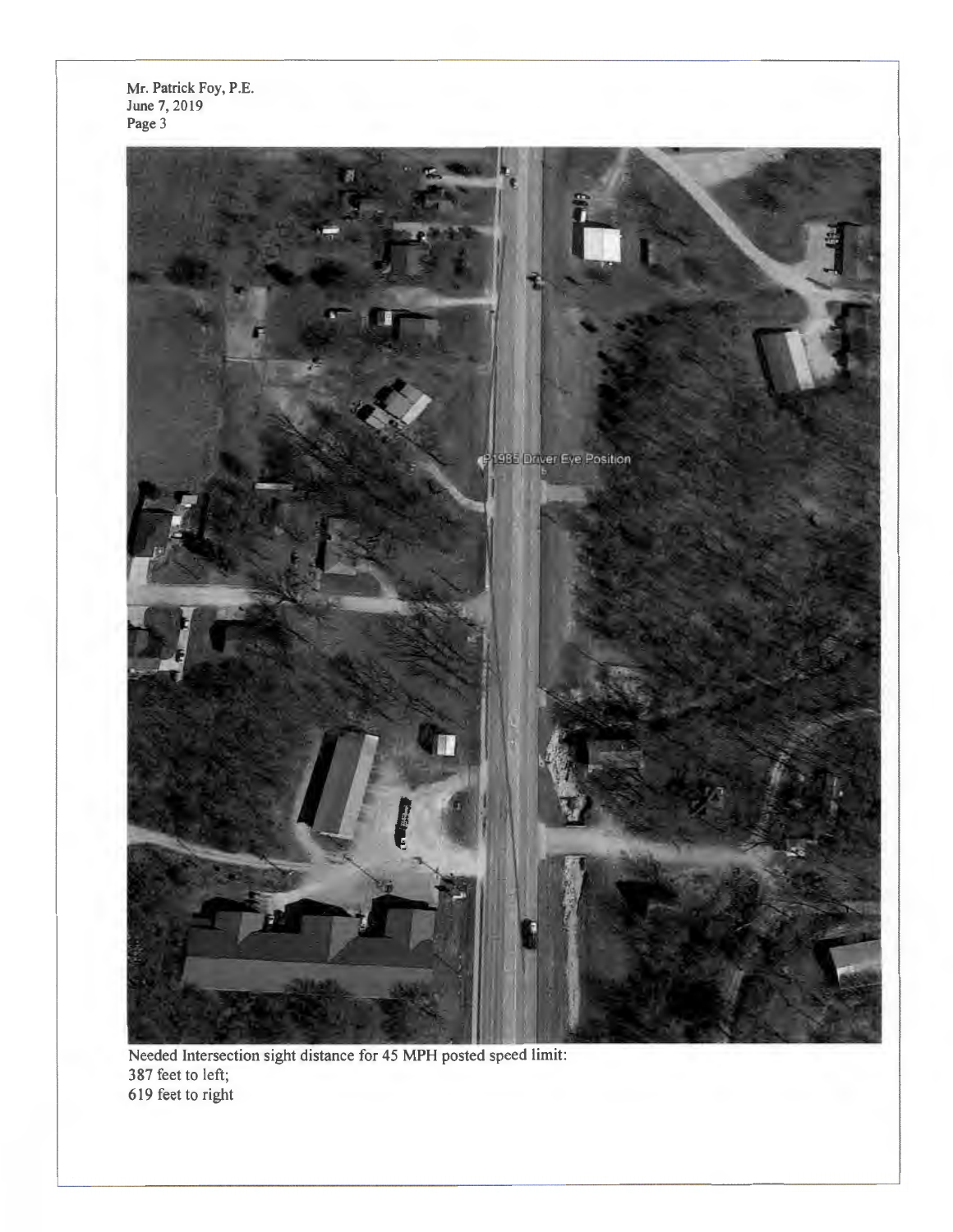Mr. Patrick Foy, P.E. June 7, 2019 Page 4  $\overline{\mathcal{L}}$ ا ج Profile looking to the Left Profile looking to the right

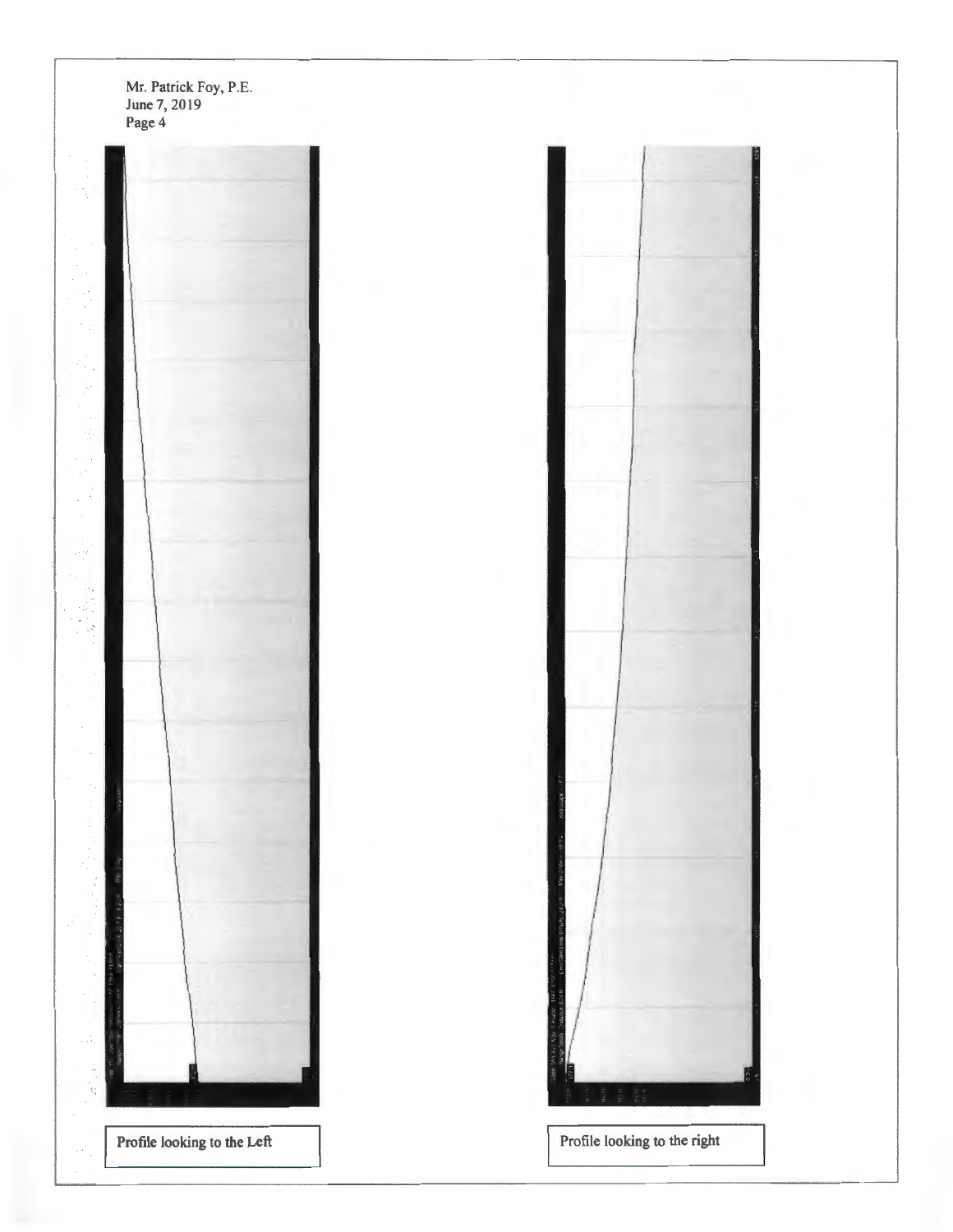Mr. Patrick Foy, P.E. June 7, 2019 Page 5

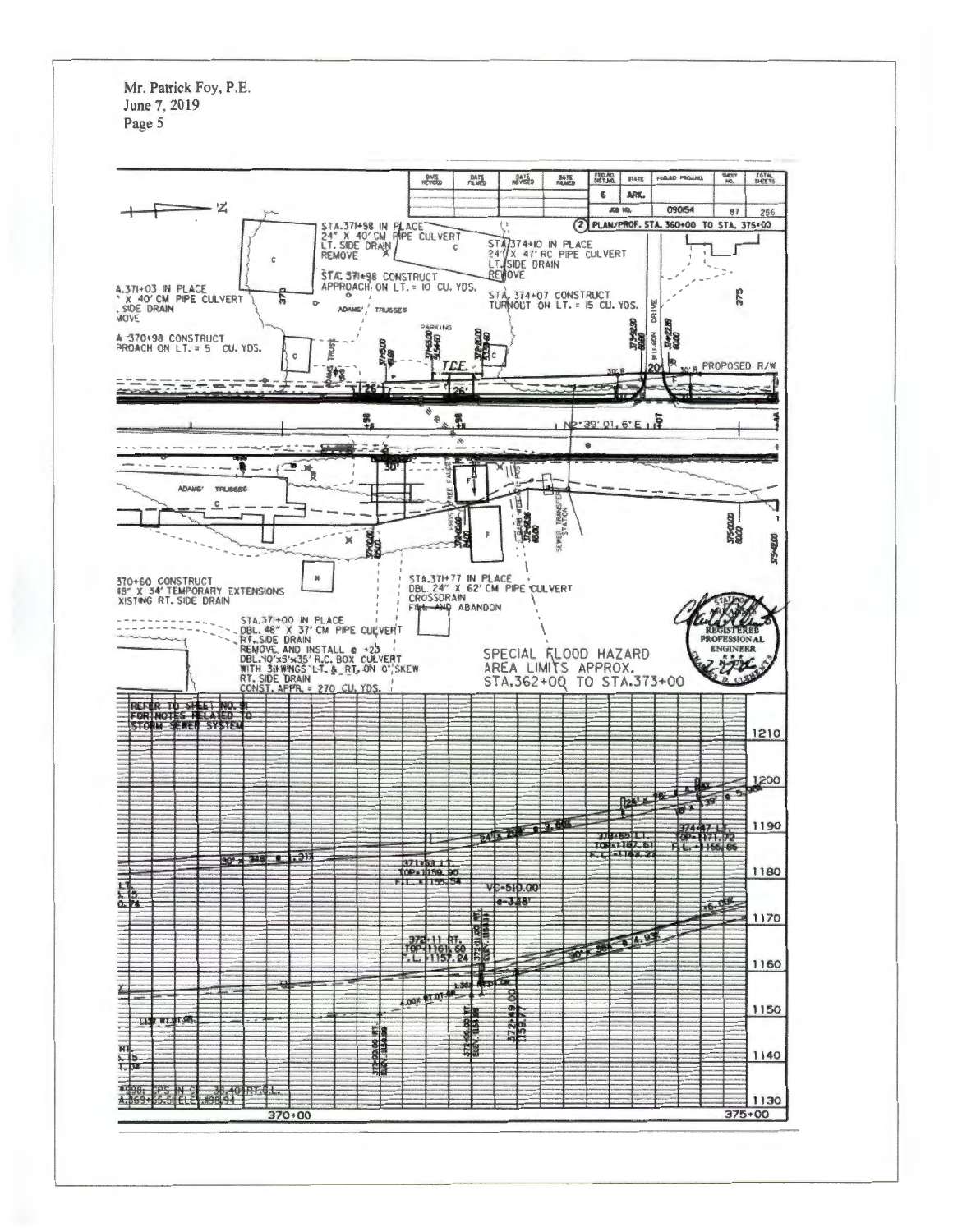Mr. Patrick Foy, P.E. June 7, 2019 Page 6